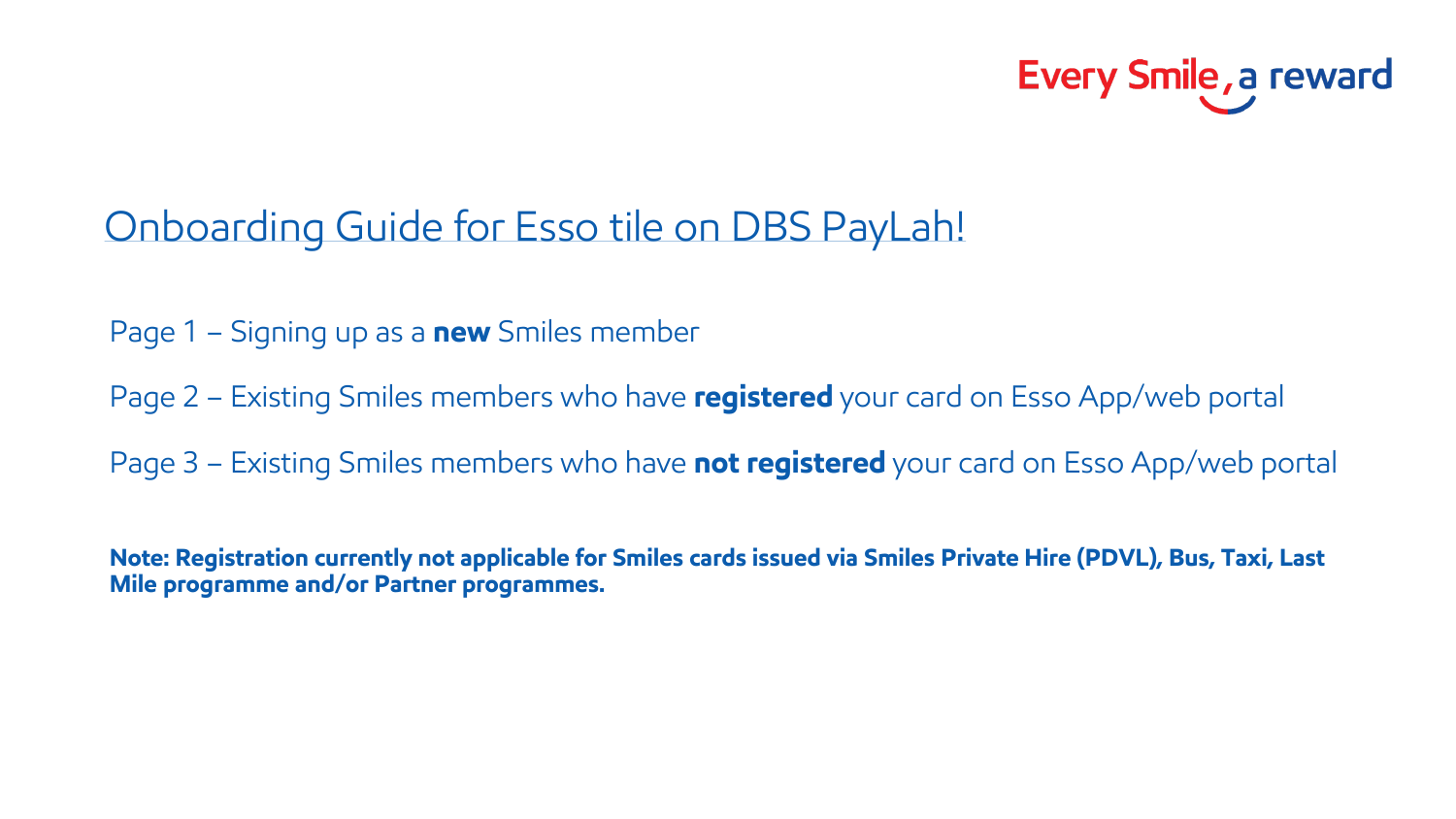# Every Smile, a reward

#### 1. Signing up as a **new** Smiles member and getting your Smiles digital card

| <b>Esso</b><br>Welcome                                                                                                                                                                                                                                                                | <b>Esso</b><br>< Create Smiles account                                                                                                                                                                            | <b>Esso</b><br>< Create account                                                                                                                    | <b>Esso</b><br>< Create account                                                                                                                                 | <b>Esso</b><br>Hello                                                           | <b>Esso</b><br>Transaction history                                                                        |
|---------------------------------------------------------------------------------------------------------------------------------------------------------------------------------------------------------------------------------------------------------------------------------------|-------------------------------------------------------------------------------------------------------------------------------------------------------------------------------------------------------------------|----------------------------------------------------------------------------------------------------------------------------------------------------|-----------------------------------------------------------------------------------------------------------------------------------------------------------------|--------------------------------------------------------------------------------|-----------------------------------------------------------------------------------------------------------|
| Do you currently have an<br><b>Esso Smiles account?</b><br>*Registration currently not applicable for Smiles<br>cards issued via Smiles Private Hire (PDVL),<br>Bus, Taxi, Last Mile programme and/or Partner<br>programmes. Refer to <b>FAQs</b> or learn more<br>about Esso Smiles. | Do you have an Esso Smiles<br>card or DBS Esso card?<br>图DBS<br><b>THE LIN</b><br>$\left(\begin{array}{cc} 0 & 0 \\ 0 & 0 \end{array}\right)$<br>miles<br>$5400$ 4200 888<br>ELLIOT CHOY<br>24567 8901234<br>Giso | Enter login details<br>Please enter an email address to be used as<br>your Smiles account login.<br>Preferred login email address<br><b>SUBMIT</b> | Personal information<br>Surname                                                                                                                                 | Your Esso Smiles digital card:                                                 | $\nabla$<br>1,320.0 POINTS<br>$-750.0$<br>Point Adjustment<br>POINTS<br>07/04/2022                        |
|                                                                                                                                                                                                                                                                                       |                                                                                                                                                                                                                   |                                                                                                                                                    | Given name<br>Birthday (Month/Year)                                                                                                                             | $\odot$<br><b><i><u>Smiles</u></i></b><br>Smiles points balance                | $+50.0$<br>Point Adjustment<br>POINTS<br>07/04/2022                                                       |
|                                                                                                                                                                                                                                                                                       |                                                                                                                                                                                                                   |                                                                                                                                                    | April 2004<br>Mobile number<br>$\bigcirc$                                                                                                                       | 1,000.0 POINTS<br>Mobile number: 1234 5678                                     | $+20.0$<br>Point Adjustment<br>POINTS<br>07/04/2022                                                       |
| <b>Smiles</b><br>Æ<br>$\overline{\phantom{a}}$                                                                                                                                                                                                                                        | <b>YES</b><br><b>NO</b>                                                                                                                                                                                           |                                                                                                                                                    | Security<br>Email address<br>$\oplus$                                                                                                                           |                                                                                | Point Adjustment<br>+2,000.0<br>POINTS<br>11/03/2022                                                      |
| <b>YES</b><br><b>NO</b>                                                                                                                                                                                                                                                               |                                                                                                                                                                                                                   |                                                                                                                                                    | Password<br>Ø                                                                                                                                                   |                                                                                |                                                                                                           |
|                                                                                                                                                                                                                                                                                       |                                                                                                                                                                                                                   |                                                                                                                                                    | Your password must contain:<br>$\times$ At least 8 characters<br>$\times$ At least one number (0-9)<br>X At least one lowercase and uppercase letter (a-z; A-Z) | $\left[\begin{matrix} 0 \\ 0 \\ 0 \end{matrix}\right]$<br>E3<br>$\circledcirc$ | $\left[ \begin{smallmatrix} 0 & 0 \\ 0 & 0 \\ 0 & 0 \\ 0 & 0 \end{smallmatrix} \right]$<br>$\circledcirc$ |
|                                                                                                                                                                                                                                                                                       |                                                                                                                                                                                                                   |                                                                                                                                                    | $\times$ At least one special character (I,@,#,\$,etc.)                                                                                                         | My Smiles<br>Transactions                                                      | My Smiles<br>Transactions                                                                                 |



Click 'NO' Enter your details to create a Click 'NO' Earn Smiles points Smiles account

with your new digital card

Track your Smiles points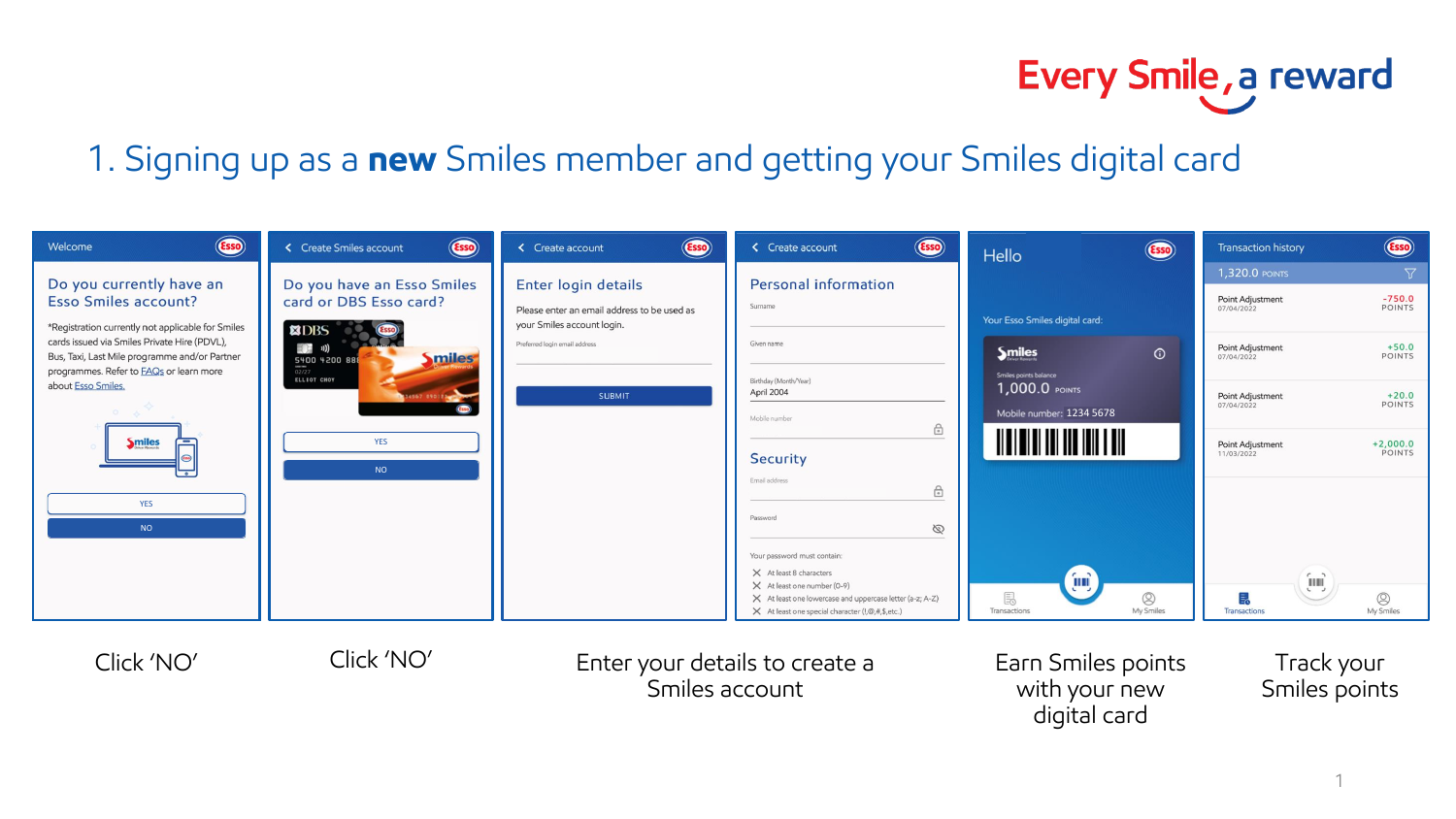# Every Smile, a reward

#### 2. Smiles members who have **registered** your card on Esso App/web portal

| <b>Esso</b><br>Welcome                                                                        | (Esso)<br>« Welcome                                                  | <b>Esso</b><br>< Confirm information                                                | <b>Esso</b><br>Hello                                | <b>Esso</b><br><b>Transaction history</b>                  |
|-----------------------------------------------------------------------------------------------|----------------------------------------------------------------------|-------------------------------------------------------------------------------------|-----------------------------------------------------|------------------------------------------------------------|
| Do you currently have an                                                                      | Enter account details                                                | <b>Account information</b>                                                          |                                                     | $\nabla$<br>1,320.0 POINTS                                 |
| <b>Esso Smiles account?</b><br>*Registration currently not applicable for Smiles              | Please enter your Esso Smiles account email<br>address and password. | Surname                                                                             | Your Esso Smiles digital card:                      | $-750.0$<br>Point Adjustment<br>POINTS<br>07/04/2022       |
| cards issued via Smiles Private Hire (PDVL),<br>Bus, Taxi, Last Mile programme and/or Partner | Login email address                                                  | Given name                                                                          | <b>Smiles</b><br>$\odot$                            | $+50.0$<br>Point Adjustment<br>POINTS<br>07/04/2022        |
| programmes. Refer to <b>FAQs</b> or learn more<br>about Esso Smiles.                          | Password<br>Ø                                                        | Birthday (Month/Year)                                                               | Smiles points balance<br>1,000.0 POINTS             | $+20.0$<br>Point Adjustment<br><b>POINTS</b><br>07/04/2022 |
|                                                                                               |                                                                      | Mobile number                                                                       | Mobile number: 1234 5678                            |                                                            |
| <b>Smiles</b>                                                                                 | LOGIN<br>Forgot your password?                                       | Email address                                                                       | <u> III III III III III III III</u>                 | $+2,000.0$<br>Point Adjustment<br>POINTS<br>11/03/2022     |
| <b>YES</b>                                                                                    | Reset your password                                                  | Terms and conditions                                                                |                                                     |                                                            |
| <b>NO</b>                                                                                     | No Smiles account?<br>Create new Smiles account                      | I agree to the Esso Smiles terms & conditions<br>and Esso Smiles privacy statement. |                                                     |                                                            |
|                                                                                               |                                                                      | LINK SMILES ACCOUNT                                                                 | <b>Final</b>                                        | $\left[\begin{matrix} 1 & 0 \\ 0 & 1 \end{matrix}\right]$  |
|                                                                                               |                                                                      |                                                                                     | E.<br>$\circledcirc$<br>My Smiles<br>Transactions   | $\circledcirc$<br>My Smiles<br>Transactions                |
| Click 'YES'                                                                                   | Enter your login<br>details                                          | Check account details                                                               | Earn Smiles points<br>with your new<br>digital card | Track your<br>Smiles points                                |